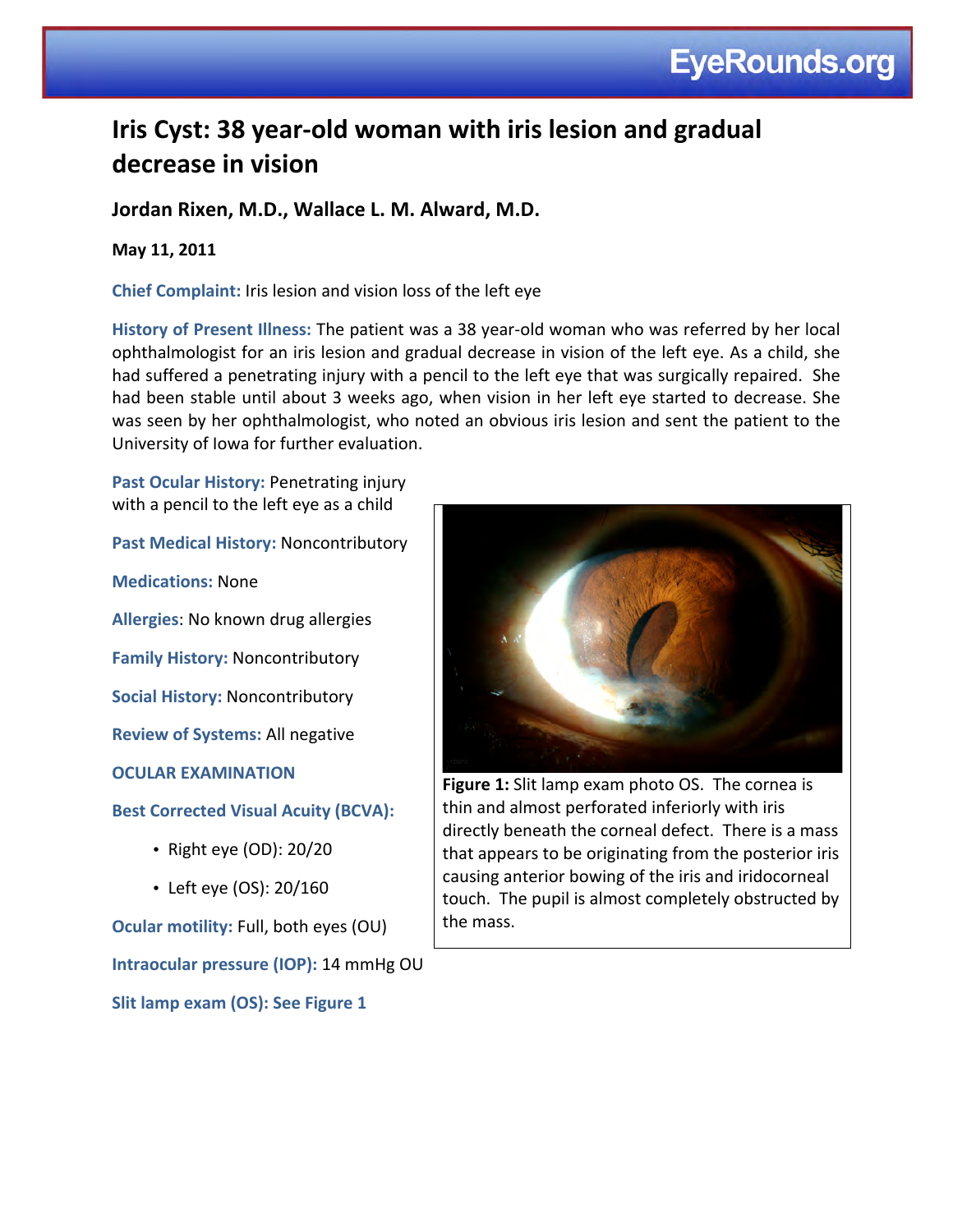**COURSE:** Based on history, clinical exam and echography, the patient was felt to have an iris epithelial inclusion cyst. The cyst was considered to be too large to resect. Three days after initial evaluation, there was spontaneous drainage of the cyst. A tectonic corneal graft was placed in the area of the corneal defect. Histopathology of the host corneal button showed



**Figure 2:** B-scan echography of the anterior chamber OS shows a 4 x 10 mm round, sonolucent lesion occupying the anterior chamber.

epithelial cells overlying the corneal endothelium further supporting the diagnosis. The cyst returned 6 months later. It was again felt to be too large to resect. The cyst was treated with intracystic ethanol irrigation. At postoperative week 7, the patient had 20/20 vision OS with pinhole correction, and the cyst was no longer visible at the slit lamp (Figure 3). On echography there was recurrence of a posterior cyst, although it was smaller than previously noted.





**Figure 3:** Slit lamp photos before (3a) and after (3b) intracystic ethanol irrigation of the epithelial iris cyst. The pupillary opening is no longer obstructed and there is no visible evidence of the cyst. Note the tectonic corneal graft that had been placed previously to repair the corneal defect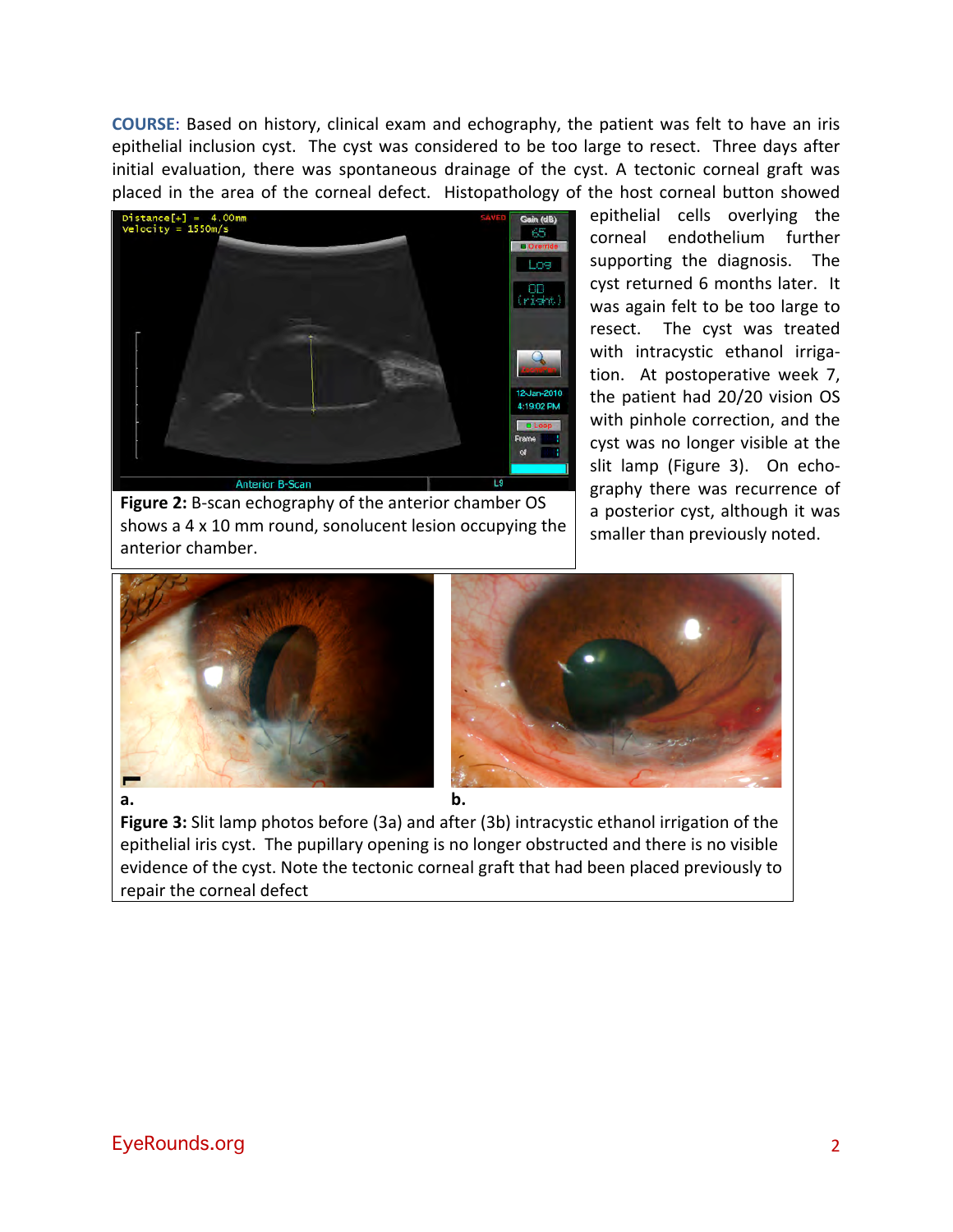#### **DISCUSSION:%**

Iris cysts can be classified as primary or secondary. Primary cysts have no known cause and arise from the iris pigment epithelium or stroma. They tend to have a benign natural course, and visual disturbance is uncommon. Pigment epithelial cysts are darkly pigmented and can arise anywhere from the central pupillary margin to the peripheral iris. Pigment epithelial cysts are the most common lesions mistaken for iris melanoma. Ultrasound biomicroscopy is essential in narrowing the differential diagnosis if this is suspected. Pigment epithelial cysts can also dislodge and appear along the anterior iris, in the angle or free-floating in the anterior chamber. Stromal cysts are much less common than pigment epithelial cysts. These cysts are lined with non-keratinized squamous epithelium and have a translucent appearance. They are usually observed in infants and children.

Secondary iris cysts can form as a result of epithelial inclusion, as a response to medications such as prostaglandin analogues or indirect acting cholinergic agonists or from cysticercus infection. Our patient was thought to have an epithelial inclusion cyst. Following surgery or penetrating ocular trauma, epithelium from the cornea, conjunctiva, or skin can implant into the iris, which provides an environment for further cellular proliferation and formation of an epithelial inclusion cyst. Further risk factors include incarceration of the iris or lens capsule, prolonged postoperative hypotony or poor wound closure. Compared to primary iris cysts, epithelial inclusion cysts tend to have a more aggressive clinical course and can result in decreased acuity, glaucoma, uveitis and cataracts. The presence of any of these complications should prompt treatment consideration. Many treatment options have been described in the literature including surgical excision, endodiathermy, cryotherapy, laser photocoagulation and injection of chemicals. Behrouzi and Khodadoust demonstrated the use of intracystic ethanol irrigation for the treatment of epithelial iris cysts (Behrouzi, 2003). This involves inserting a needle into the base of the cyst, aspirating the cyst fluid, replacing the volume of the cyst with absolute ethyl alcohol and removing the ethanol after 1 minute. Risks of all treatment options include bleeding, endophthalmitis, cataract formation and cyst recurrence. Perhaps the most concerning risk in treating an epithelial inclusion cyst is the possibility of spilling epithelial cells outside the cyst, which could result in epithelial downgrowth.

Diagnosis: Iris epithelial inclusion cyst (secondary iris cyst)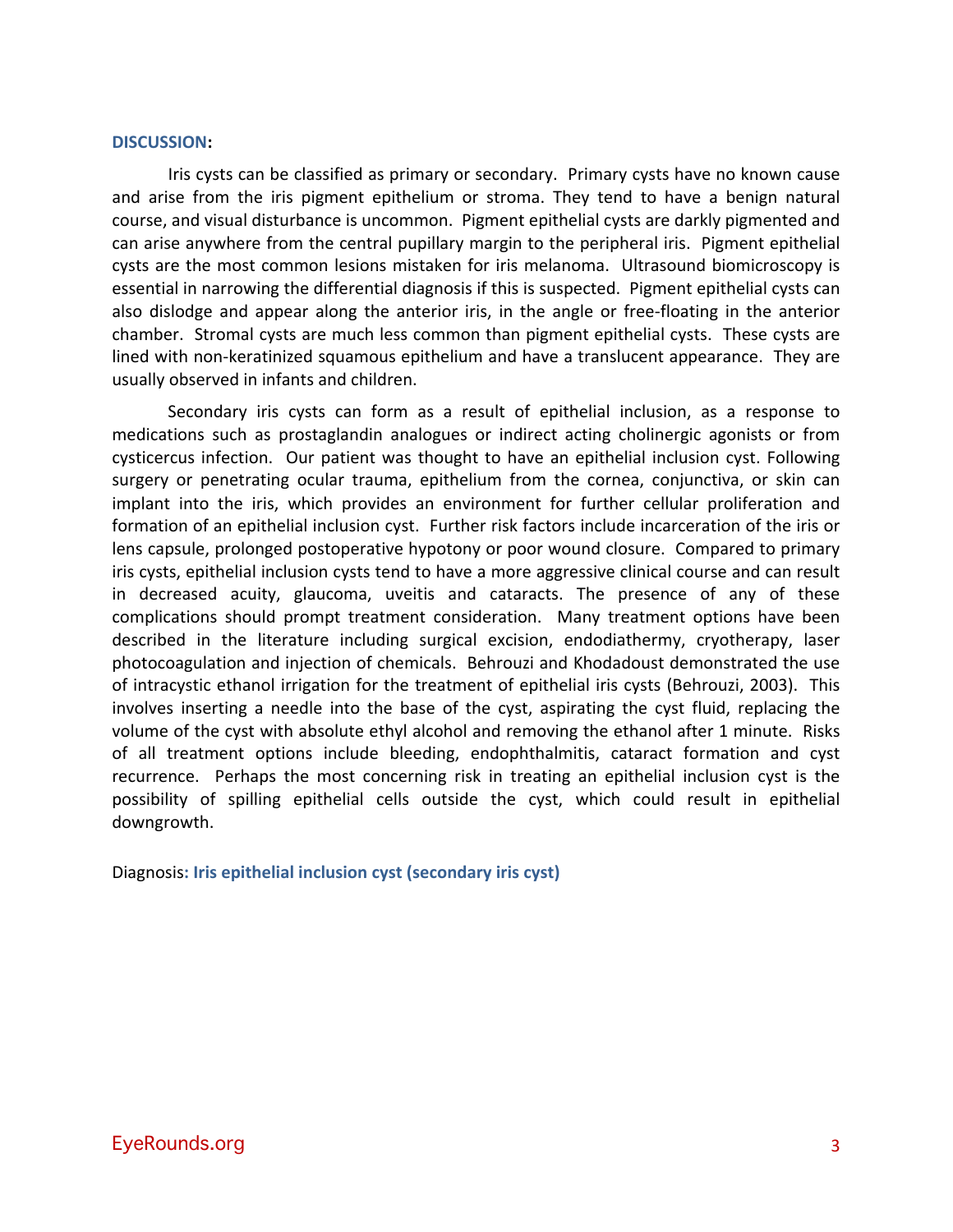| <b>EPIDEMIOLOGY:</b><br>Previous perforating ocular<br>trauma or surgery<br>Risk factors include<br>$\bullet$<br>incarceration of iris or lens<br>capsule or poor wound closure | <b>SIGNS:</b><br>Iris mass or elevation<br>Scars or other signs of previous<br>$\bullet$<br>surgery or trauma<br>Decreased visual acuity (if blocks<br>visual axis)<br>Elevated IOP (possible)<br>$\bullet$<br>Anterior chamber cell/flare<br>(possible)<br>Cataracts<br>Echography: Round or elliptic<br>with thick walls and sonolucent<br>or septate cavity contents. The<br>cavity can have dense<br>fluctuating particles. (Pigment<br>epithelial cysts tend to have thin<br>walls and sonolucent cavity |
|---------------------------------------------------------------------------------------------------------------------------------------------------------------------------------|---------------------------------------------------------------------------------------------------------------------------------------------------------------------------------------------------------------------------------------------------------------------------------------------------------------------------------------------------------------------------------------------------------------------------------------------------------------------------------------------------------------|
| <b>SYMPTOMS:</b><br>Often asymptomatic<br>May have decreased vision<br>Eye pain if uveitis or angle<br>$\bullet$<br>closure glaucoma                                            | contents)<br><b>TREATMENT:</b><br>Observation<br><b>Surgical excision</b><br>Intracystic ethanol irrigation<br>Endodiathermy<br>Cryotherapy<br>Laser photocoagulation                                                                                                                                                                                                                                                                                                                                         |